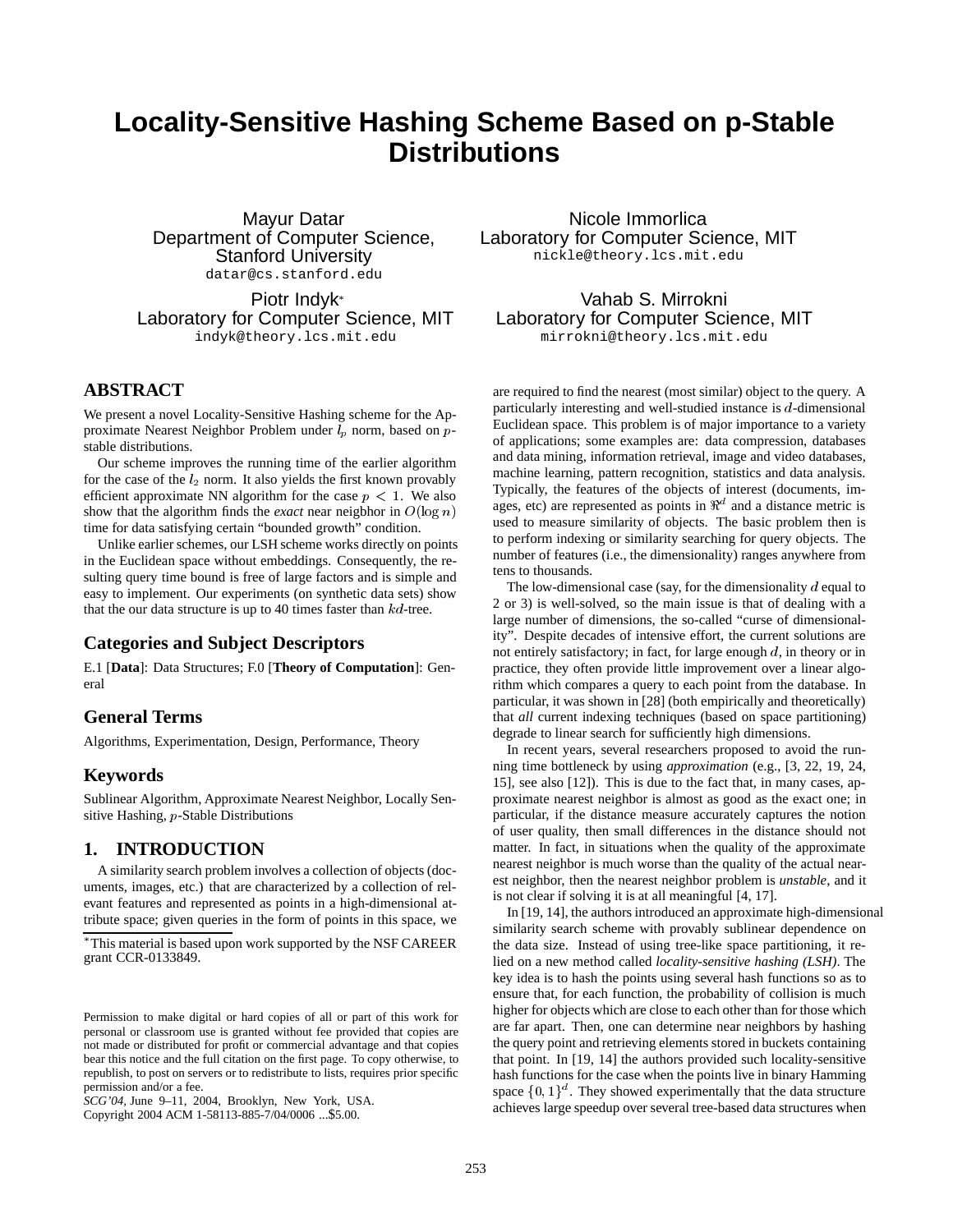the data is stored on disk. In addition, since the LSH is a hashingbased scheme, it can be naturally extended to the *dynamic* setting, i.e., when insertion and deletion operations also need to be supported. This avoids the complexity of dealing with tree structures when the data is dynamic.

The LSH algorithm has been since used in numerous applied settings, e.g., see [14, 10, 16, 27, 5, 7, 29, 6, 26, 13]. However, it suffers from a fundamental drawback: it is fast and simple only when the input points live in the Hamming space (indeed, almost all of the above applications involved binary data). As mentioned in [19, 14], it is possible to extend the algorithm to the  $l_2$  norm, by embedding  $l_2$  space into  $l_1$  space, and then  $l_1$  space into Hamming space. However, it increases the query time and/or error by a large factor and complicates the algorithm.

In this paper we present a novel version of the LSH algorithm. As with the previous schemes, it works for the  $(R, c)$ -Near Neighbor (NN) problem, where the goal is to report a point within distance  $cR$  from a query q, if there is a point in the data set P within distance  $R$  from  $q$ . Unlike the earlier algorithm, our algorithm works directly on points in Euclidean space without embeddings. As a consequence, it has the following advantages over the previous algorithm:

- For the  $l_2$  norm, its query time is  $O(dn^{\rho(c)} \log n)$ , where  $\rho(c) < 1/c$  for  $c \in (1, 10]$  (the inequality is strict, see Figure  $1(b)$ ). Thus, for large range of values of c, the query time exponent is better than the one in [19, 14].
- It is simple and quite easy to implement.
- It works for any  $l_p$  norm, as long as  $p \in (0, 2]$ . Specifically, we show that for any  $p \in (0, 2]$  and  $\gamma > 0$  there exists an algorithm for  $(R, c)$ -NN under  $l_d^p$  which uses  $O(dn + n^{1+\rho})$ space, with query time  $O(n^{\rho} \log_{1/\gamma} n)$ , where where  $\rho \leq$  $(1 + \gamma) \cdot \max\left(\frac{1}{c^p}, \frac{1}{c}\right)$ . To our knowledge, this is the only known *provable* algorithm for the high-dimensional nearest neighbor problem for the case  $p < 1$ . Similarity search under such *fractional* norms have recently attracted interest [1, 11].

Our algorithm also inherits two very convenient properties of LSH schemes. The first one is that it works well on data that is extremely high-dimensional but sparse. Specifically, the running time bound remains unchanged if  $d$  denotes the maximum number of non-zero elements in vectors. To our knowledge, this property is not shared by other known spatial data structures. Thanks to this property, we were able to use our new LSH scheme (specifically, the  $l_1$  norm version) for fast color-based image similarity search [20]. In that context, each image was represented by a point in roughly 100<sup>3</sup>-dimensional space, but only about 100 dimensions were non-zero per point. The use of our LSH scheme enabled achieving order(s) of magnitude speed-up over the linear scan.

The second property is that our algorithm provably reports the *exact* near neighbor very quickly, if the data satisfies certain *bounded growth* property. Specifically, for a query point q, and  $c \geq 1$ , let  $N(q, c)$  be the number of c-approximate nearest neighbors of q in P. If  $N(q, c)$  grows "sub-exponentially" as a function of c, then the LSH algorithm reports  $p$ , the nearest neighbor, with constant probability within time  $O(d \log n)$ , assuming it is given a constant factor approximation to the distance from  $q$  to its nearest neighbor. In particular, we show that if  $N(q, c) = O(c^{b})$ , then the running time is  $O(\log n + 2^{O(b)})$ . Efficient nearest neighbor algorithms for data sets with polynomial growth properties in general metrics have been recently a focus of several papers [9, 21, 23]. LSH solves an easier problem (near neighbor under  $l_2$  norm), while working under

weaker assumptions about the growth function. It is also somewhat faster, due to the fact that the  $log n$  factor in the query time of the earlier schemes is *multiplied* by a function of b, while in our case this factor is additive.

We complement our theoretical analysis with experimental evaluation of the algorithm on data with wide range of parameters. In particular, we compare our algorithm to an approximate version of the  $kd$ -tree algorithm [2]. We performed the experiments on synthetic data sets containing "planted" near neighbor (see section 5 for more details); similar model was earlier used in [30]. Our experiments indicate that the new LSH scheme achieves query time of up to 40 times better than the query time of the kd-tree algorithm.

#### **1.1 Notations and problem definitions**

We use  $l_p^d$  to denote the space  $\mathbb{R}^d$  under the  $l_p$  norm. For any We use  $l_p^d$  to denote the space  $\Re^d$  under the  $l_p$  norm. For any point  $v \in \Re^d$ , we denote by  $||\vec{v}||_p$  the  $l_p$  norm of the vector  $\vec{v}$ . Let  $\mathcal{M} = (X, d)$  be any metric space, and  $v \in X$ . The *ball* of radius r centered at v is defined as  $B(v, r) = \{q \in X \mid d(v, q) \leq r\}.$ 

Let  $c = 1 + \epsilon$ . In this paper we focus on the  $(R, c)$ -NN problem. Observe that  $(R, c)$ -NN is simply a decision version of the Approximate Nearest Neighbor problem. Although in many applications solving the decision version is good enough, one can also reduce the approximate NN problem to approximate NN via binary-search-like approach. In particular, it is known [19, 15] that the *c*-approximate NN problem reduces to  $O(\log(n/\epsilon))$  instances of  $(R, c)$ -NN. Then, the complexity of c-approximate NN is the same (within log factor) as that of the  $(R, c)$ -NN problem.

### **2. LOCALITY-SENSITIVE HASHING**

points set with distance measure  $D$ , an LSH family is defined as: An important technique from [19], to solve the  $(R, c)$ -NN problem is locality sensitive hashing or LSH. For a domain S of the

DEFINITION 1. *A family*  $\mathcal{H} = \{h : S \to U\}$  *is called*  $(r_1, r_2, p_1, p_2)$ sensitive *for* D *if for any*  $v, q \in S$ 

- *if*  $v \in B(q, r_1)$  *then*  $Pr_{\mathcal{H}}[h(q) = h(v)] \geq p_1$ *,*
- *if*  $v \notin B(q, r_2)$  *then*  $Pr_{\mathcal{H}}[h(q) = h(v)] \leq p_2$ *.*

In order for a locality-sensitive hash (LSH) family to be useful, it has to satisfy inequalities  $p_1 > p_2$  and  $r_1 < r_2$ .

We will briefly describe, from [19], how a LSH family can be used to solve the  $(R, c)$ -NN problem: We choose  $r_1 = R$  and  $r_2 = c \ R$ . Given a family H of hash functions with parameters  $(r_1, r_2, p_1, p_2)$  as in Definition 1, we amplify the gap between the "high" probability  $p_1$  and "low" probability  $p_2$  by concatenating several functions. In particular, for  $k$  specified later, define a function family  $G = \{g : S \to U^k\}$  such that  $g(v) = (h_1(v), \ldots, h_k(v))$ , where  $h_i \in \mathcal{H}$ . For an integer L we choose  $(h_1(v), \ldots, h_k(v))$ , where  $h_i \in \mathcal{H}$ . For an integer L we choose L functions  $g_1, \ldots, g_L$  from  $\mathcal G$ , independently and uniformly at random. During preprocessing, we store each  $v \in P$  (input point set) in the bucket  $g_j(v)$ , for  $j = 1, \ldots, L$ . Since the total number of buckets may be large, we retain only the non-empty buckets by resorting to hashing. To process a query  $q$ , we search all buckets  $q_1(q), \ldots, q_L(q)$ ; as it is possible (though unlikely) that the total number of points stored in those buckets is large, we interrupt search after finding first 3L points (including duplicates). Let  $v_1, \ldots, v_t$  be the points encountered therein. For each  $v_i$ , if  $v_i \in B(q, r_2)$  then we return YES and  $v_i$ , else we return NO.

The parameters  $k$  and  $L$  are chosen so as to ensure that with a constant probability the following two properties hold:

1. If there exists  $v^* \in B(q, r_1)$  then  $g_i(v^*) = g_i(q)$  for some  $j = 1 \t L$ , and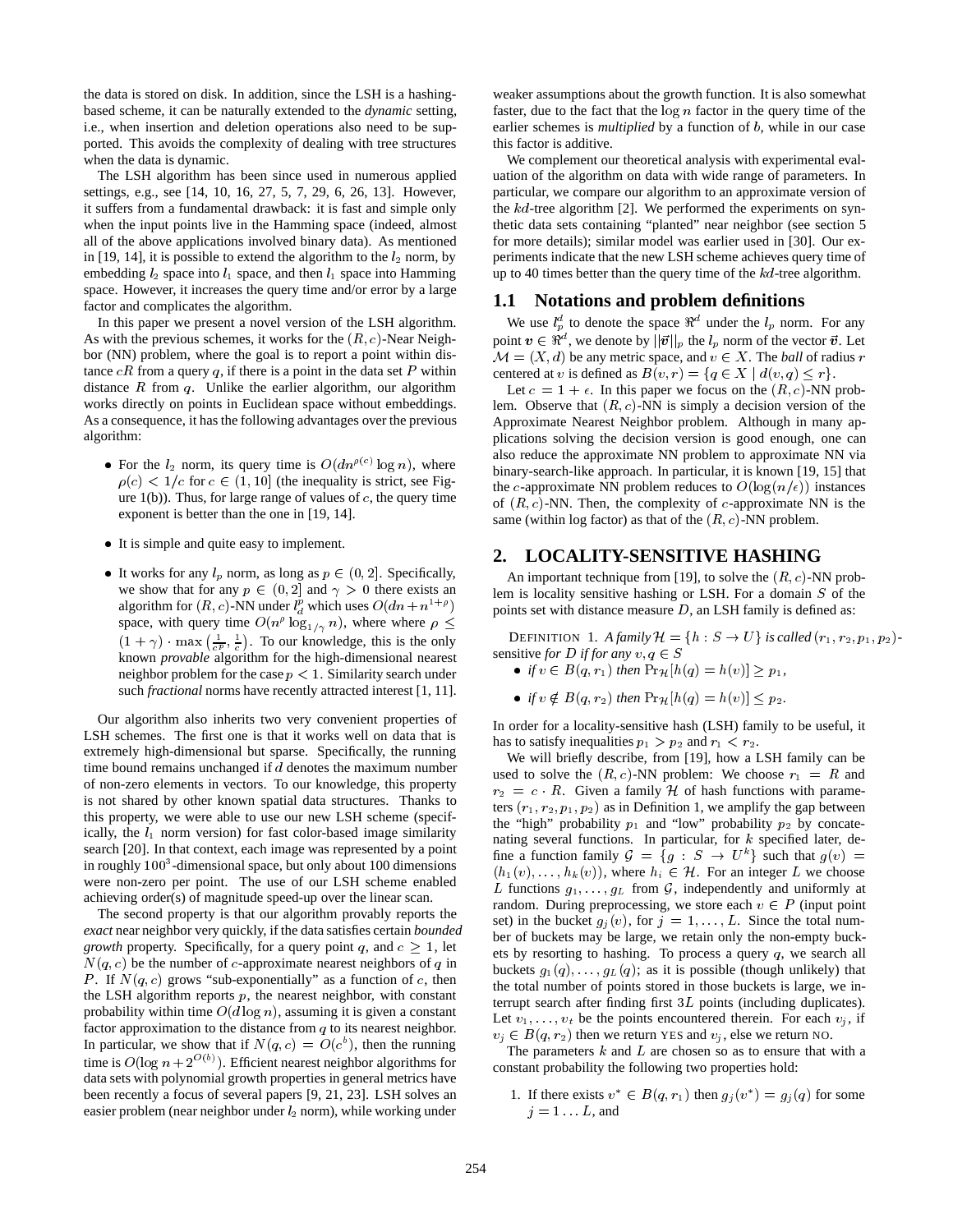2. The total number of collisions of q with points from  $P B(q, r_2)$  is less than 3L, i.e.

$$
\sum_{j=1}^{L} |(P - B(q, r_2)) \cap g_j^{-1}(g_j(q))| < 3L.
$$

Observe that if (1) and (2) hold, then the algorithm is correct. It follows (see [19] Theorem 5 for details) that if we set  $k =$  $\log_{1/p_2} n$ , and  $L = n^{\rho}$  where  $\rho = \frac{\ln 1/p_1}{\ln 1/p_2}$  then (1) and (2) hold with a constant probability. Thus, we get following theorem (slightly different version of Theorem 5 in [19]), which relates the efficiency of solving  $(R, c)$ -NN problem to the sensitivity parameters of the LSH.

THEOREM 1. Suppose there is a  $(R, cR, p_1, p_2)$ -sensitive fam*ily* <sup>H</sup> *for a distance measure* D*. Then there exists an algorithm for*  $(R, c)$ -NN under measure D which uses  $O(dn + n^{1+\rho})$  space, *with query time dominated by* O(n ) *distance computations, and*  $O(n^{\rho} \log_{1/p_2} n)$  *evaluations of hash functions from* H, where  $\rho =$  segment  $\frac{\ln 1/p_1}{\ln 1/p_2}$ . *.*

# **3. OUR LSH SCHEME**

In this section, we present a LSH family based on  $p$ -stable distributions, that works for all  $p \in (0, 2]$ .

Since we consider points in  $l_p^d$ , without loss of generality we can consider  $R = 1$ , which we assume from now on.

#### **3.1** p**-stable distributions**

Stable distributions [31] are defined as limits of normalized sums of independent identically distributed variables (an alternate definition follows). The most well-known example of a stable distribution is Gaussian (or normal) distribution. However, the class is much wider; for example, it includes heavy-tailed distributions. **Stable Distribution:** A distribution  $D$  over  $\Re$  is called *p*-stable, if there exists  $p \geq 0$  such that for any n real numbers  $v_1 \ldots v_n$  and i.i.d. variables  $X_1 \ldots X_n$  with distribution  $D$ , the random variable  $\sum_i v_i X_i$  has the same distribution as the variable  $(\sum_i |v_i|^p)^{1/p} X$ , where  $X$  is a random variable with distribution  $D$ .

It is known [31] that stable distributions exist for any  $p \in (0, 2]$ . In particular:

- a *Cauchy distribution*  $\mathcal{D}_C$ , defined by the density function  $c(x) = \frac{1}{\pi} \frac{1}{1+x^2}$ , is 1-stable
- a *Gaussian (normal) distribution*  $\mathcal{D}_G$ , defined by the density function  $g(x) = \frac{1}{\sqrt{2\pi}}e^{-x^2/2}$ , is 2-stable

We note from a practical point of view, despite the lack of closed form density and distribution functions, it is known [8] that one can generate <sup>p</sup>-stable random variables essentially from two independent variables distributed uniformly over [0; 1].

Stable distribution have found numerous applications in various fields (see the survey [25] for more details). In computer science, stable distributions were used for "sketching" of high dimensional vectors by Indyk ([18]) and since have found use in various applications. The main property of <sup>p</sup>-stable distributions mentioned in the definition above directly translates into a sketching technique for high dimensional vectors. The idea is to generate a random vector  $\boldsymbol{a}$  of dimension  $d$  whose each entry is chosen independently from a  $p$ -stable distribution. Given a vector  $v$  of dimension  $d$ , the dot product  $a \cdot v$  is a random variable which is distributed as  $(\sum_i |v_i|^p)^{1/p} X$  (i.e.,  $||v||_p X$ ), where X is a random variable with p-stable distribution. A small collection of such dot products

 $(a.v)$ , corresponding to different  $a$ 's, is termed as the sketch of the vector v and can be used to estimate  $||v||_p$  (see [18] for details). It is easy to see that such a sketch is linearly composable, i.e.  $a.(v_1 - v_2) = a.v_1 - a.v_2.$ 

#### **3.2 Hash family**

In this paper we use  $p$ -stable distributions in a slightly different manner. Instead of using the dot products  $(a, v)$  to estimate the  $l_p$ norm we use them to assign a hash value to each vector  $v$ . Intuitively, the hash function family should be locality sensitive, i.e. if two vectors  $(v_1, v_2)$  are close (small  $||v_1 - v_2||_p$ ) then they should collide (hash to the same value) with high probability and if they are far they should collide with small probability. The dot product  $a \cdot v$  projects each vector to the real line; It follows from p-stability that for two vectors  $(v_1, v_2)$  the distance between their projections  $(a.v<sub>1</sub> - a.v<sub>2</sub>)$  is distributed as  $||v<sub>1</sub> - v<sub>2</sub>||<sub>p</sub> X$  where X is a p-stable distribution. If we "chop" the real line into equi-width segments of appropriate size  $r$  and assign hash values to vectors based on which segment they project onto, then it is intuitively clear that this hash function will be locality preserving in the sense described above.

Formally, each hash function  $\tilde{h}_{{\bf a},b}(v)$  :  $\mathcal{R}^d \to \mathcal{N}$  maps a d dimensional vector  $v$  onto the set of integers. Each hash function in the family is indexed by a choice of random  $\boldsymbol{a}$  and  $\boldsymbol{b}$  where  $\boldsymbol{a}$  is, as before, a <sup>d</sup> dimensional vector with entries chosen independently from a  $p$ -stable distribution and  $b$  is a real number chosen uniformly from the range  $[0, r]$ . For a fixed  $a, b$  the hash function  $h_{a,b}$  is given by  $h_{\boldsymbol{a},b}(\boldsymbol{v})=\lfloor \frac{\boldsymbol{a} \cdot \boldsymbol{v}+b}{r} \rfloor$ 

Next, we compute the probability that two vectors  $v_1$ ,  $v_2$  collide under a hash function drawn uniformly at random from this family. Let  $f_p(t)$  denote the probability density function of the **absolute value** of the  $p$ -stable distribution. We may drop the subscript  $p$ whenever it is clear from the context. For the two vectors  $v_1, v_2$ , let  $c = ||v_1-v_2||_p$ . For a random vector  $\boldsymbol{a}$  whose entries are drawn from a p-stable distribution,  $a \cdot v_1 - a \cdot v_2$  is distributed as  $cX$  where  $X$  is a random variable drawn from a *p*-stable distribution. Since  $b$ is drawn uniformly from  $[0, r]$  it is easy to see that

$$
p(c) = Pr_{\boldsymbol{a},b}[h_{\boldsymbol{a},b}(\boldsymbol{v}_1) = h_{\boldsymbol{a},b}(\boldsymbol{v}_2)] = \int_0^r \frac{1}{c} f_p(\frac{t}{c})(1-\frac{t}{r}) dt
$$

For a fixed parameter  $r$  the probability of collision decreases monotonically with  $c = ||v_1 - v_2||_p$ . Thus, as per Definition 1 the family of hash functions above is  $(r_1, r_2, p_1, p_2)$ -sensitive for  $p_1 = p(1)$  and  $p_2 = p(c)$  for  $r_2/r_1 = c$ .

In what follows we will bound the ratio  $\rho = \frac{\ln 1/p_1}{\ln 1/p_2}$ , which as discussed earlier is critical to the performance when this hash family is used to solve the  $(R, c)$ -NN problem.

Note that we have not specified the parameter  $r$ , for it depends on the value of  $c$  and  $p$ . For every  $c$  we would like to choose a finite  $r$  that makes  $\rho$  as small as possible.

# **4. COMPUTATIONAL ANALYSIS OF THE**  $\textbf{RATIO} \; \rho = \frac{\ln 1/P_1}{\ln 1/P_2}$

In this section we focus on the cases of  $p = 1, 2$ . In these cases the ratio  $\rho$  can be explicitly evaluated. We compute and plot this ratio and compare it with  $1/c$ . Note,  $1/c$  is the best (smallest) known exponent for  $n$  in the space requirement and query time that is achieved in [19] for these cases.

#### **4.1** Computing the ratio  $\rho$  for special cases

For the special cases  $p = 1, 2$  we can compute the probabilities  $p_1, p_2$ , using the density functions mentioned before. A simple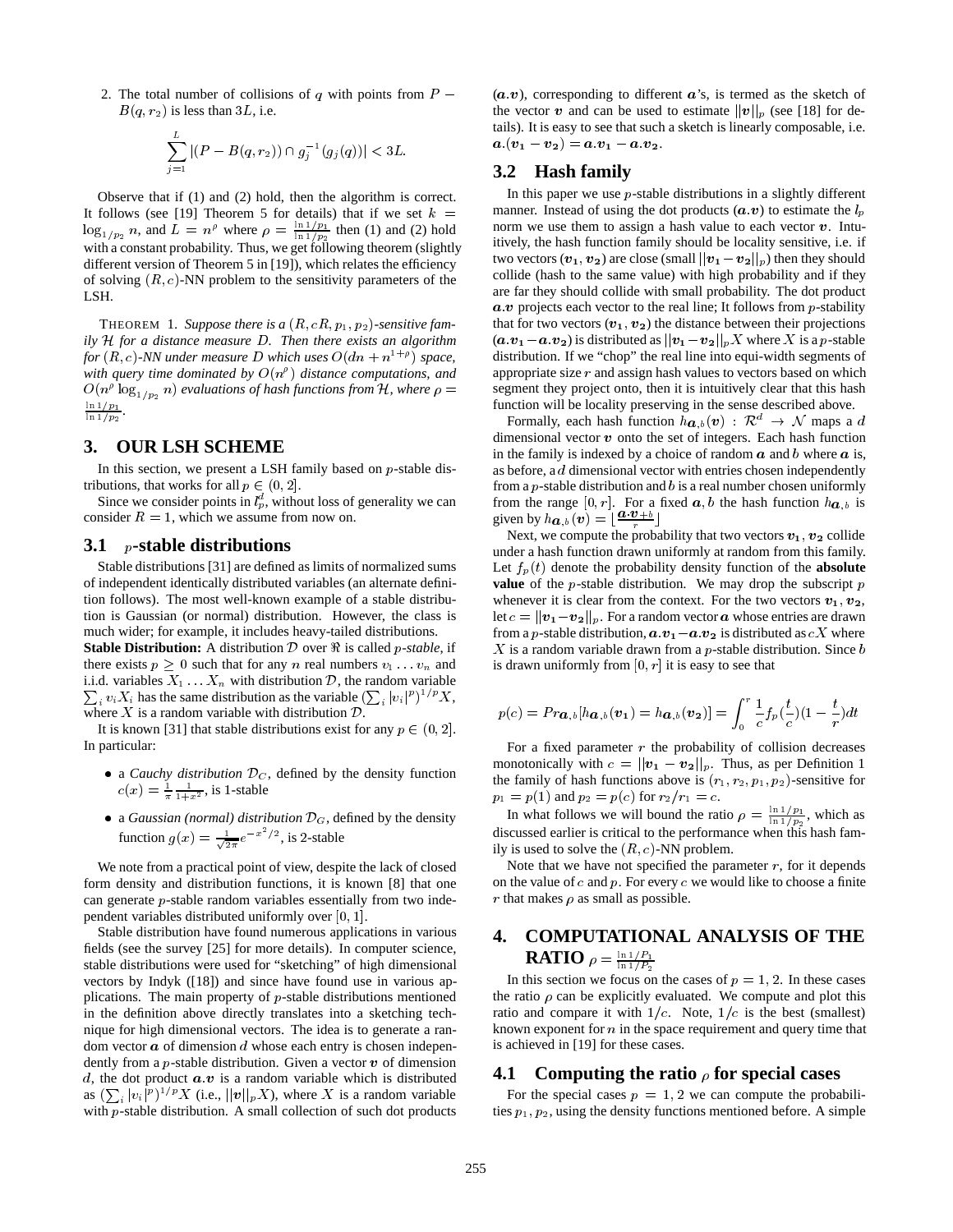calculation shows that  $p_2 = 2^{\frac{\tan(\pi/c)}{\pi}} - \frac{1}{\pi(r/c)} \ln(1 + (r/c)^2)$  For a<br>for  $p = 1$  (Cauchy) and  $p_2 = 1 - 2n\sigma r m(-r/c) - \frac{2}{\sqrt{2\pi r/c}}(1 - \frac{1}{\sqrt{2\pi r/c}})$  $e^{-(r^2/2c^2)}$  for  $p = 2$  (Gaussian), where norm() is the cumulative distribution function (cdf) for a random variable that is distributed as  $N(0, 1)$ . The value of  $p_1$  can be obtained by substituting  $c = 1$  in the formulas above.

For c values in the range  $[1, 10]$  (in increments of 0.05) we compute the minimum value of  $\rho$ ,  $\rho(c)= min_r \log(1/p_1)/ \log(1/p_2)$ , using *Matlab*. The plot of c versus  $\rho(c)$  is shown in Figure 1. The crucial observation for the case  $p = 2$  is that the curve corresponding to optimal ratio  $\rho(\rho(c))$  lies strictly below the curve  $1/c$ . As mentioned earlier, this is a strict improvement over the previous best known exponent  $1/c$  from [19]. While we have computed here  $\rho(c)$  for c in the range [1, 10], we believe that  $\rho(c)$  is strictly less than  $1/c$  for all values of c.

For the case  $p = 1$ , we observe that  $\rho(c)$  curve is very close to  $1/c$ , although it lies above it. The optimal  $\rho(c)$  was computed using *Matlab* as mentioned before. The *Matlab* program has a limit on the number of iterations it performs to compute the minimum of a function. We reached this limit during the computations. If we compute the true minimum, then we suspect that it will be very close to  $1/c$ , possibly equal to  $1/c$ , and that this minimum might be reached at  $r = \infty$ .

If one were to implement our LSH scheme, ideally they would want to know the optimal value of r for every c. For  $p = 2$ , for a given value of  $c$ , we can compute the value of  $r$  that gives the optimal value of  $\rho(c)$ . This can be done using programs like *Matlab*. However, we observe that for a fixed c the value of  $\rho$  as a function of  $r$  is more or less stable after a certain point (see Figure 2). Thus, we observe that  $\rho$  is not very sensitive to r beyond a certain point and as long we choose r "sufficiently" away from 0, the  $\rho$  value will be close to optimal. Note, however that we should not choose an r value that is too large. As r increases, both  $p_1$  and  $p_2$  get closer to 1. This increases the query time, since  $k$ , which is the "width" of each hash function (refer to Subsection 2), increases as  $\log_{1/p_2} n$ .

We mention that for the  $l_2$  norm, the optimal value of r appears to be a (finite) function of  $c$ .

We also plot  $\rho$  as a function of c for a few fixed r values(See Figure 3). For  $p = 2$ , we observe that for moderate r values the  $\rho$  curve "beats" the  $1/c$  curve over a large range of c that is of practical interest. For  $p = 1$ , we observe that as r increases the  $\rho$ curve drops lower and gets closer and closer to the  $1/c$  curve.

# **5. EMPIRICAL EVALUATION OF OUR TECH-NIQUE**

In this section we present an experimental evaluation of our novel LSH scheme. We focus on the Euclidean norm case, since this occurs most frequently in practice. Our data structure is implemented for main memory.

In what follows, we briefly discuss some of the issues pertaining to the implementation of our technique. We then report some preliminary performance results based on an empirical comparison of our technique to the kd-tree data structure.

**Parameters and Performance Tradeoffs:** The three main parameters that affect the performance of our algorithm are: number of projections per hash value  $(k)$ , number of hash tables  $(l)$  and the width of the projection  $(r)$ . In general, one could also introduce another parameter (say  $T$ ), such that the query procedure stops after retrieving  $T$  points. In our analysis,  $T$  was set to  $3l$ . In our experiments, however, the query procedure retrieved *all* points colliding with the query (i.e., we used  $T = \infty$ ). This reduces the number of parameters and simplifies the choice of the optimal.

For a given value of  $k$ , it is easy to find the optimal value of  $l$ which will guarantee that the fraction of false negatives are no more than a user specified threshold. This process is exactly the same as in an earlier paper by Cohen et al. ([10]) that uses locality sensitive hashing to find similar column pairs in market-basket data, with the similarity exceeding a certain user specified threshold. In our experiments we tried a few values of  $k$  (between 1 and 10) and below we report the k that gives the best tradeoff for our scenario. The parameter  $k$  represents a tradeoff between the time spent in computing hash values and time spent in pruning false positives, i.e. computing distances between the query and candidates; a bigger  $k$ value increases the number of hash computations. In general we could do a binary search over a large range to find the optimal  $k$ value. This binary search can be avoided if we have a good model of the relative times of hash computations to distance computations for the application at hand.

Decreasing the width of the projection  $(r)$  decreases the probability of collision for any two points. Thus, it has the same effect as increasing  $k$ . As a result, we would like to set  $r$  as small as possible and in this way decrease the number of projections we need to make. However, decreasing  $r$  below a certain threshold increases the quantity  $\rho$ , thereby requiring us to increase l. Thus we cannot decrease r by too much. For the  $l_2$  norm we found the optimal value of r using Matlab which we used in our experiments.

Before we report our performance numbers we will next describe the data set and query set that we used for testing.

**Data Set:** We used synthetically generated data sets and query points to test our algorithm. The dimensionality of the underlying  $l_2$  space was varied between 20 and 500. We considered generating all the data and query points independently at random. Thus, for a data point (or query point) its coordinate along every dimension would be chosen independently and uniformly at random from a certain range  $[-a, a]$ . However, if we did that, given a query point all the data points would be sharply concentrated at the same distance from the query point as we are operating in high dimensions. Therefore, approximate nearest neighbor search would not make sense on such a data set. Testing approximate nearest neighbor requires that for every query point  $q$ , there are few data points within distance  $R$  from  $q$  and most of the points are at a distance no less than  $(1 + \epsilon)R$ . We call this a "planted nearest neighbor model".

In order to ensure this property we generate our points as follows (a similar approach was used in [30]). We first generate the query points at random, as above. We then generate the data points in such a way that for every query point, we guarantee at least a single point within distance  $R$  and all other points are distance no less than  $(1 + \epsilon)R$ . This novel way of generating data sets ensures every query point has a few (in our case, just one) approximate nearest neighbors, while most points are far from the query.

The resulting data set has several interesting properties. Firstly, it constitutes the worst-case input to LSH (since there is only one correct nearest neighbor, and all other points are "almost" correct nearest neighbors). Moreover, it captures the typical situation occurring in real life similarity search applications, in which there are few points that are relatively close to the query point, and most of the database points lie quite far from the query point.

For our experiments the range  $[-a, a]$  was set to  $[-50, 50]$ . The total number of data points was varied between  $10^4$  and  $10^5$ . Both our algorithm and the kd-tree take as input the approximation factor  $c = (1 + \epsilon)$ . However, in addition to c our algorithm also requires as input the value of the distance  $R$  (upper bound) to the nearest neighbor. This can be avoided by guessing the value of  $R$  and doing a binary search. We feel that for most real life applications it is easy to guess a range for  $R$  that is not too large. As a result the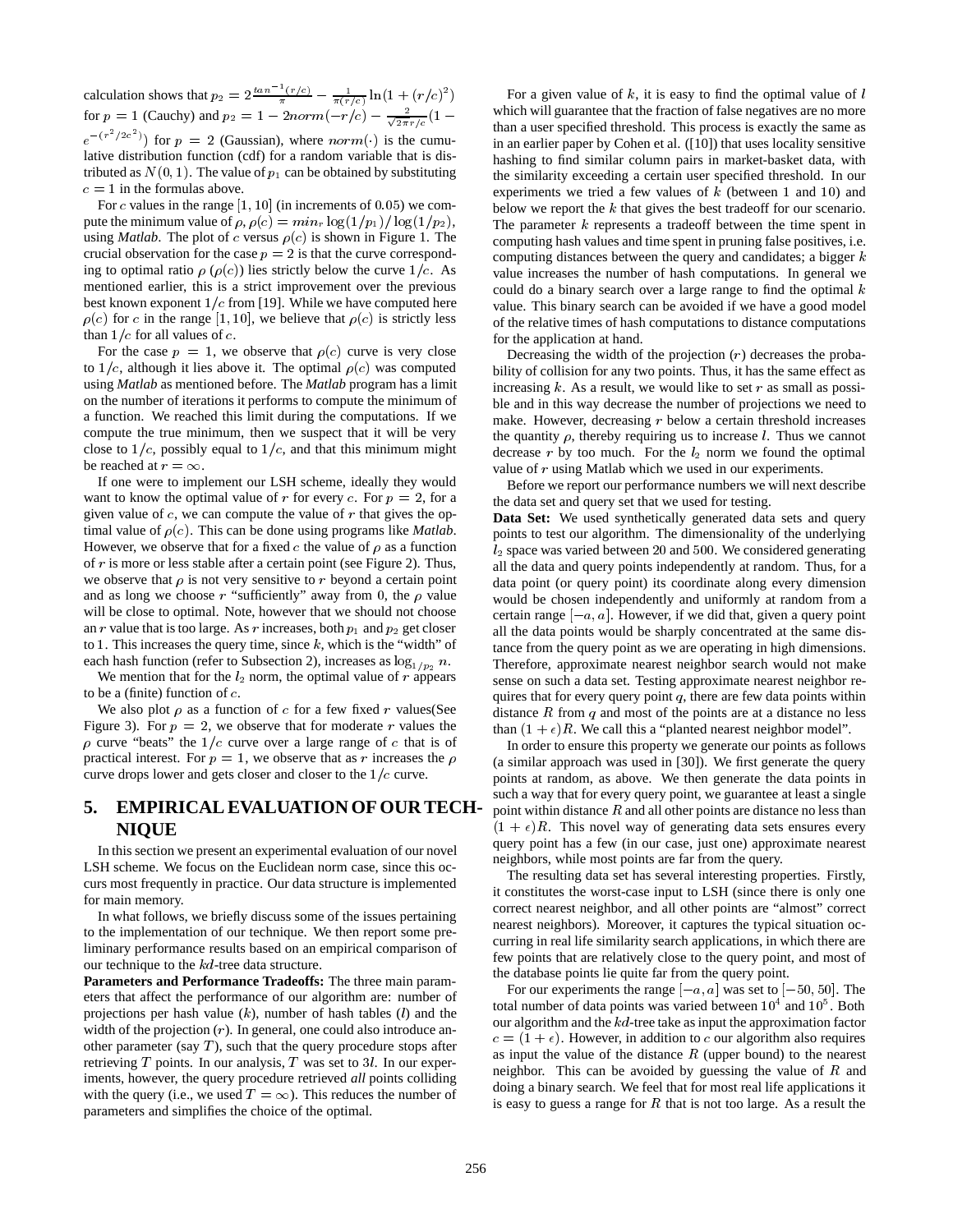

**Figure 1:** Optimal  $\rho$  vs  $c$ 

additional multiplicative overhead of doing a binary search should not be much and will not cancel the gains that we report.

**Experimental Results:** We did three sets of experiments to evaluate the performance of our algorithm versus that of kd-tree: we increased the number  $n$  of data points, the dimensionality  $d$  of the data set, and the approximation factor  $c = (1 + \epsilon)$ . In each set of experiments we report the average query processing times for our algorithm and the  $kd$ -tree algorithm, and also the ratio of the two ((average query time for  $kd$ -tree)/( average query time for our algorithm)), i.e. the speedup achieved by our algorithm. We ran our experiments on a Sun workstation with 650 MHz UltraSPARC-IIi, 512KB L2 cache processor, having no special support for vector computations, with 512 MB of main memory.

mputations, with 512 MB of main memory.<br>For all our experiments we set the parameters  $k = 10$  and  $\ell =$  6. <sup>30</sup>. Moreover, we set the percentage of false negatives that we can tolerate up to 10% and indeed for all the experiments that we report below we did not get the more than 7:5% false negatives, in fact less in most cases.

For all the query time graphs that we present, the curve that lies above is that of kd-tree and the one below is for our algorithm.

For the first experiment we fixed  $\epsilon = 1$ ,  $d = 100$  and  $r = 4$  (the width of projection). We varied the number of data points from  $10<sup>4</sup>$  to  $10<sup>5</sup>$ . Figures 4(a) and 4(b) show the processing times and speedup respectively as  $n$  is varied. As we see from the Figures, the speedup seems to increase linearly with  $n$ .

For the second experiment we fixed  $\epsilon = 1$ ,  $n = 10^5$  and  $r = 4$ . We varied the dimensionality of the data set from <sup>20</sup> to <sup>500</sup>. Figures 5(a) and 5(b) show the processing times and speedup respectively as  $d$  is varied. As we see from the Figures, the speedup seems to increase with the dimension.

For the third experiment we fixed  $n = 10<sup>5</sup>$  and  $d = 100$ . The approximation factor  $(1 + \epsilon)$  was varied from 1.5 to 4. The width r was set appropriately as a function of  $\epsilon$ . Figures 6(a) and 6(b) show the processing times and speedup respectively as  $\epsilon$  is varied.

**Memory Requirement:** The memory requirement for our algorithm equals the memory to store the data points themselves and the memory required to store the hash tables. From our experiments, typical values of  $k$  and  $l$  are 10 and 30 respectively. If we insert each point in the hash tables along with their hash values and a pointer to the data point itself, it will require  $l \cdot (k + 1)$  words (int) of memory, which for our typical  $k, l$  values evaluates to 330 words. We can reduce the memory requirement by not storing the hash value explicitly as concatenation of  $k$  projections, but instead hash these  $k$  values in turn to get a single word for the hash. This would reduce the memory requirement to  $l$  2, i.e. 60 words per data point. If the data points belong to a high dimensional space (e.g., with <sup>500</sup> dimension or more), then the overhead of maintaining the hash table is not much (around 12% with the optimization above) as compared to storing the points themselves. Thus, the memory overhead of our algorithm is small.

### **6. CONCLUSIONS**

In this paper we present a new LSH scheme for the similarity search in high-dimensional spaces. The algorithm is easy to implement, and generalizes to arbitrary  $l_p$  norm, for  $p \in [0, 2]$ . We provide theoretical, computational and experimental evaluations of the algorithm.

Although the experimental comparison of LSH and kd-tree-based algorithm suggests that the former outperforms the latter, there are several caveats that one needs to keep in mind:

- We used the kd-tree structure "as is". Tweaking its parameters would likely improve its performance.
- LSH solves the decision version of the nearest neighbor problem, while kd-tree solves the optimization version. Although the latter reduces to the former, the reduction overhead increases the running time.
- One could run the approximate kd-tree algorithm with approximation parameter  $c$  that is much larger than the intended approximation. Although the resulting algorithm would provide very weak guarantee on the quality of the returned neighbor, typically the actual error is much smaller than the guarantee.

**7. REFERENCES** [1] C. Aggarwal and D. Keim A. Hinneburg. On the surprising behavior of distance metrics in high dimensional spaces.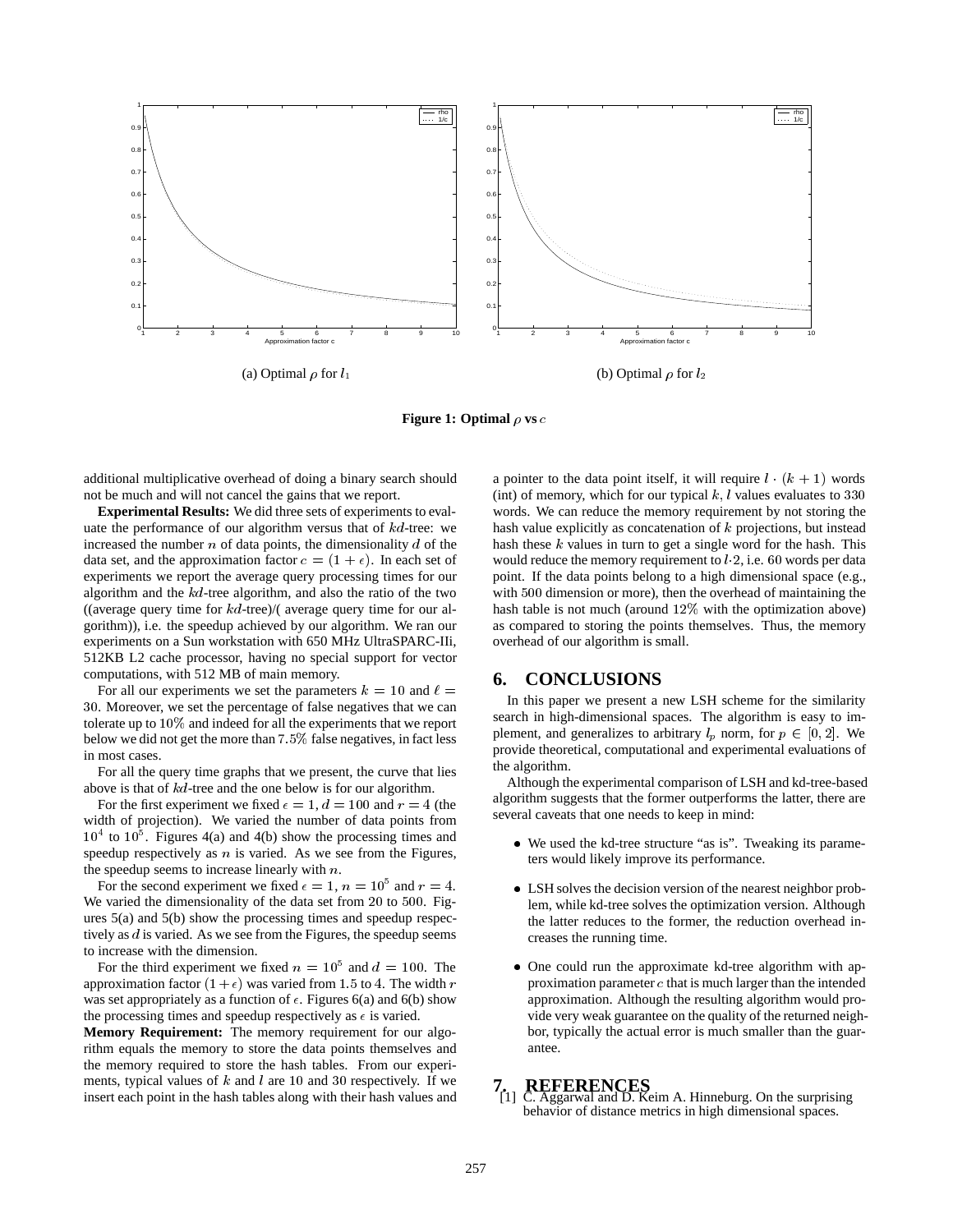

**Figure 2:**  $\rho$  **vs**  $r$ 

*Proceedings of the International Conference on Database Theory*, pages 420–434, 2001.

- [2] S. Arya and D. Mount. Ann: Library for approximate nearest neighbor searching. *available at*
- http://www.cs.umd.edu/˜mount/ANN/.
- [3] S. Arya, D.M. Mount, N.S. Netanyahu, R. Silverman, and A. Wu. An optimal algorithm for approximate nearest neighbor searching. *Proceedings of the Fifth Annual ACM-SIAM Symposium on Discrete Algorithms*, pages 573–582, 1994.
- [4] K. S. Beyer, J. Goldstein, R. Ramakrishnan, and U. Shaft. When is nearest neighbor meaningful? *Proceedings of the International Conference on Database Theory*, pages 217–235, 1999.
- [5] J. Buhler. Efficient large-scale sequence comparison by locality-sensitive hashing. *Bioinformatics*, 17:419–428, 2001.
- [6] J. Buhler. Provably sensitive indexing strategies for biosequence similarity search. *Proceedings of the Annual International Conference on Computational Molecular Biology (RECOMB02)*, 2002.
- [7] J. Buhler and M. Tompa. Finding motifs using random projections. *Proceedings of the Annual International Conference on Computational Molecular Biology (RECOMB01)*, 2001.
- [8] J. M. Chambers, C. L. Mallows, and B. W. Stuck. A method for simulating stable random variables. *J. Amer. Statist. Assoc.*, 71:340–344, 1976.
- [9] K. Clarkson. Nearest neighbor queries in metric spaces. *Proceedings of the Twenty-Ninth Annual ACM Symposium on Theory of Computing*, pages 609–617, 1997.
- [10] E. Cohen, M. Datar, S. Fujiwara, A. Gionis, P. Indyk, R. Motwani, J. Ullman, and C. Yang. Finding interesting associations without support prunning. *Proceedings of the 16th International Conference on Data Engineering (ICDE)*, 2000.
- [11] G. Cormode, P. Indyk, N. Koudas, and S. Muthukrishnan. Fast mining of massive tabular data via approximate distance computations. *Proc. 18th International Conference on Data Engineering (ICDE)*, 2002.
- [12] T. Darrell, P. Indyk, G. Shakhnarovich, and P. Viola. Approximate nearest neighbors methods for learning and vision. *NIPS Workshop at* http://www.ai.mit.edu/projects/vip/nips03ann, 2003.
- [13] B. Georgescu, I. Shimshoni, and P. Meer. Mean shift based clustering in high dimensions: A texture classificatio n example. *Proceedings of the 9th International Conference on Computer Vision*, 2003.
- [14] A. Gionis, P. Indyk, and R. Motwani. Similarity search in high dimensions via hashing. *Proceedings of the 25th International Conference on Very Large Data Bases (VLDB)*, 1999.
- [15] S. Har-Peled. A replacement for voronoi diagrams of near linear size. *Proceedings of the Symposium on Foundations of Computer Science*, 2001.
- [16] T. Haveliwala, A. Gionis, and P. Indyk. Scalable techniques for clustering the web. *WebDB Workshop*, 2000.
- [17] A. Hinneburg, C. C. Aggarwal, and D. A. Keim. What is the nearest neighbor in high dimensional spaces? *Proceedings of the International Conference on Very Large Databases (VLDB)*, pages 506–515, 2000.
- [18] P. Indyk. Stable distributions, pseudorandom generators, embeddings and data stream computation. *Proceedings of the Symposium on Foundations of Computer Science*, 2000.
- [19] P. Indyk and R. Motwani. Approximate nearest neighbor: towards removing the curse of dimensionality. *Proceedings of the Symposium on Theory of Computing*, 1998.
- [20] P. Indyk and N. Thaper. Fast color image retrieval via embeddings. *Workshop on Statistical and Computational Theories of Vision (at ICCV)*, 2003.
- [21] D. Karger and M Ruhl. Finding nearest neighbors in growth-restricted metrics. *Proceedings of the Symposium on Theory of Computing*, 2002.
- [22] J. Kleinberg. Two algorithms for nearest-neighbor search in high dimensions. *Proceedings of the Twenty-Ninth Annual ACM Symposium on Theory of Computing*, 1997.
- [23] R. Krauthgamer and J. R. Lee. Navigating nets: Simple algorithms for proximity search. *Proceedings of the ACM-SIAM Symposium on Discrete Algorithms*, 2004.
- [24] E. Kushilevitz, R. Ostrovsky, and Y. Rabani. Efficient search for approximate nearest neighbor in high dimensional spaces. *Proceedings of the Thirtieth ACM Symposium on Theory of Computing*, pages 614–623, 1998.
- [25] J. P. Nolan. An introduction to stable distributions. *available at*

*Proceedings of the International Conference on Web*

http://www.cas.american.edu/˜jpnolan/chap1.ps. [26] Z. Ouyang, N. Memon, T. Suel, and D. Trendafilov. Cluster-based delta compression of collections of files.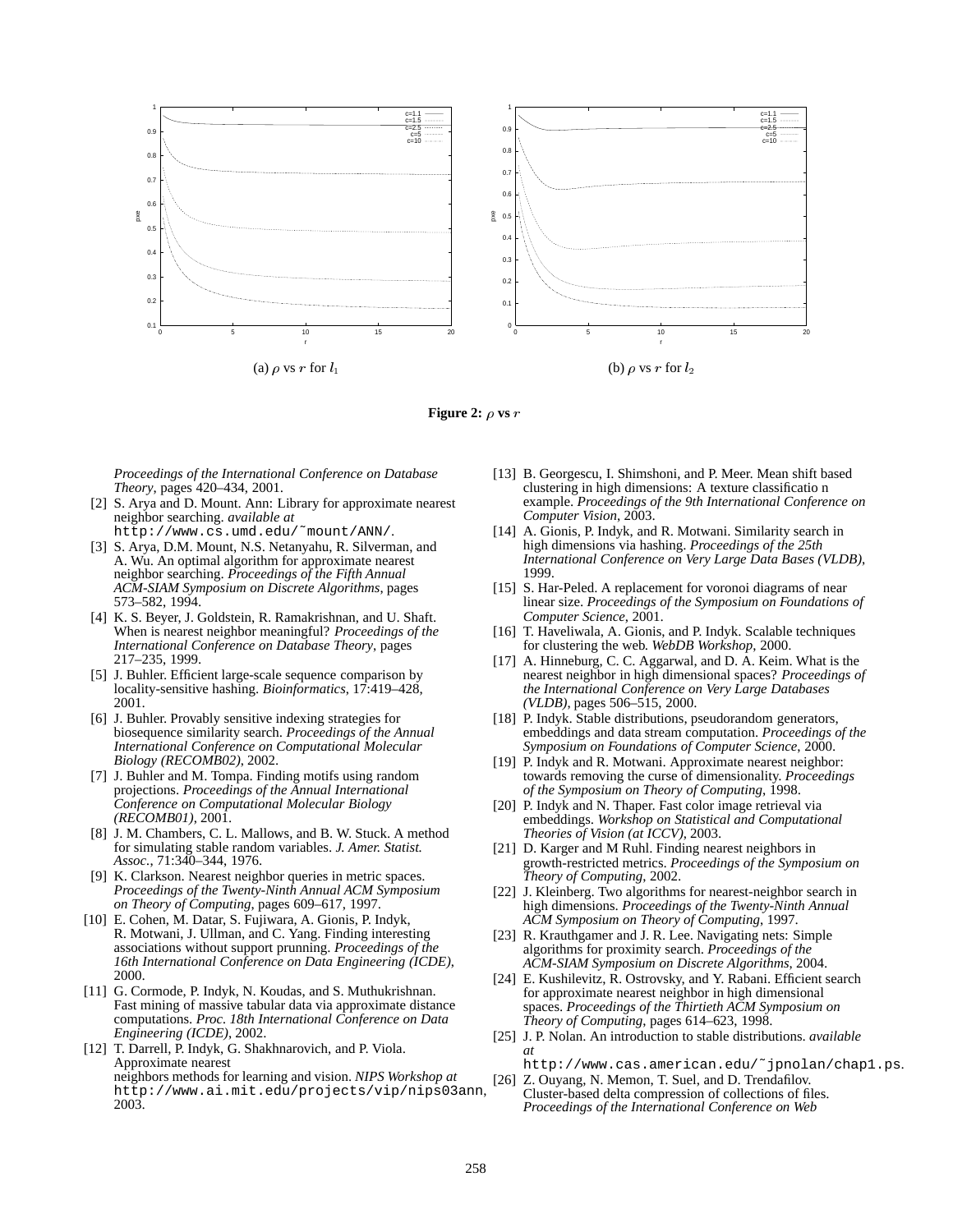

**Figure 3:**  $\rho$  **vs**  $c$ 

*Information Systems Engineering (WISE)*, 2002.

- [27] N. Shivakumar. *Detecting digital copyright violations on the Internet (Ph.D. thesis)*. Department of Computer Science, Stanford University, 2000.
- [28] Roger Weber, Hans J. Schek, and Stephen Blott. A quantitative analysis and performance study for similarity-search methods in high-dimensional spaces. *Proceedings of the 24th Int. Conf. Very Large Data Bases (VLDB)*, 1998.
- [29] C. Yang. Macs: Music audio characteristic sequence indexing for similarity retrieval. *Proceedings of the Workshop on Applications of Signal Processing to Audio and Acoustics*, 2001.
- [30] P.N. Yiannilos. Locally lifting the curse of dimensionality for nearest neighbor search. *Proceedings of the ACM-SIAM Symposium on Discrete Algorithms*, 2000.
- [31] V.M. Zolotarev. *One-Dimensional Stable Distributions*. Vol. 65 of Translations of Mathematical Monographs, American Mathematical Society, 1986.

# **APPENDIX**

# **A. GROWTH-RESTRICTED DATA SETS**

In this section we focus exclusively on data sets living in the  $l_2^d$ norm.

Consider a data set  $P$ , query  $q$ , and let  $p$  be the closest point in P to q. Assume we know the distance  $||p - q||$ , in which case we can assume that it is equal to 1, by scaling<sup>1</sup>. For  $c \geq 1$ , let  $P(q, c) = P \cap B(q, c)$  and let  $N(q, c) = |P(q, c)|$ .

We consider a "single shot" LSH algorithm, i.e., one that uses only  $L = 1$  indices, but examines all points in the bucket containing q. We use the parameters  $k = r = T \log n$ , for some constant  $T > 1$ . This implies that the hash function can be evaluated in time  $O(\log n)$ .

**THEOREM** 2. If  $N(q, c) = O(c^b)$  for some  $b > 1$ , then the *"single shot" LSH algorithm finds* p *with constant probability in expected time*  $d(\log n + 2^{O(b)})$ .

**Proof:** For any point p' such that  $||p' - q|| = c$ , the probability that  $h(p') = h(q)$  is equal to  $p(c) = \int_0^r \frac{1}{c} f_2(\frac{t}{c})(1 - \frac{t}{r}) dt$ , where  $f_2(x) = \frac{2}{\sqrt{2\pi}}e^{-x^2/2}$ . Therefore

$$
p(c) = \frac{2}{\sqrt{2\pi}} \int_0^r \frac{1}{c} e^{-(\frac{t}{c})^2/2} dt - \frac{2}{\sqrt{2\pi}} \int_0^r \frac{1}{c} e^{-(\frac{t}{c})^2/2} \frac{t}{r} dt
$$
  
=  $S_1(c) - S_2(c)$ 

Note that  $S_1(c) \leq 1$ . Moreover

$$
S_2(c) = \frac{2}{\sqrt{2\pi}} \cdot \frac{c}{r} \int_0^r e^{-(\frac{t}{c})^2/2} \frac{t}{c^2} dt
$$
  
\n
$$
S_2(c) = \frac{2}{\sqrt{2\pi}} \cdot \frac{c}{r} \int_0^{r^2/(2c^2)} e^{-y} dy
$$
  
\n
$$
S_2(c) = \frac{2}{\sqrt{2\pi}} \frac{c}{r} [1 - e^{-r^2/(2c^2)}]
$$

We have  $p(1) = S_1(1) - S_2(1) \geq 1 - e^{r^2/2} - \frac{2}{\sqrt{2\pi r}} \geq 1 - A/r$ , for some constant  $A > 0$ . This implies that the probability that p

<sup>&</sup>lt;sup>1</sup>Similar guarantees can be proved when we only know a constant approximation to the distance.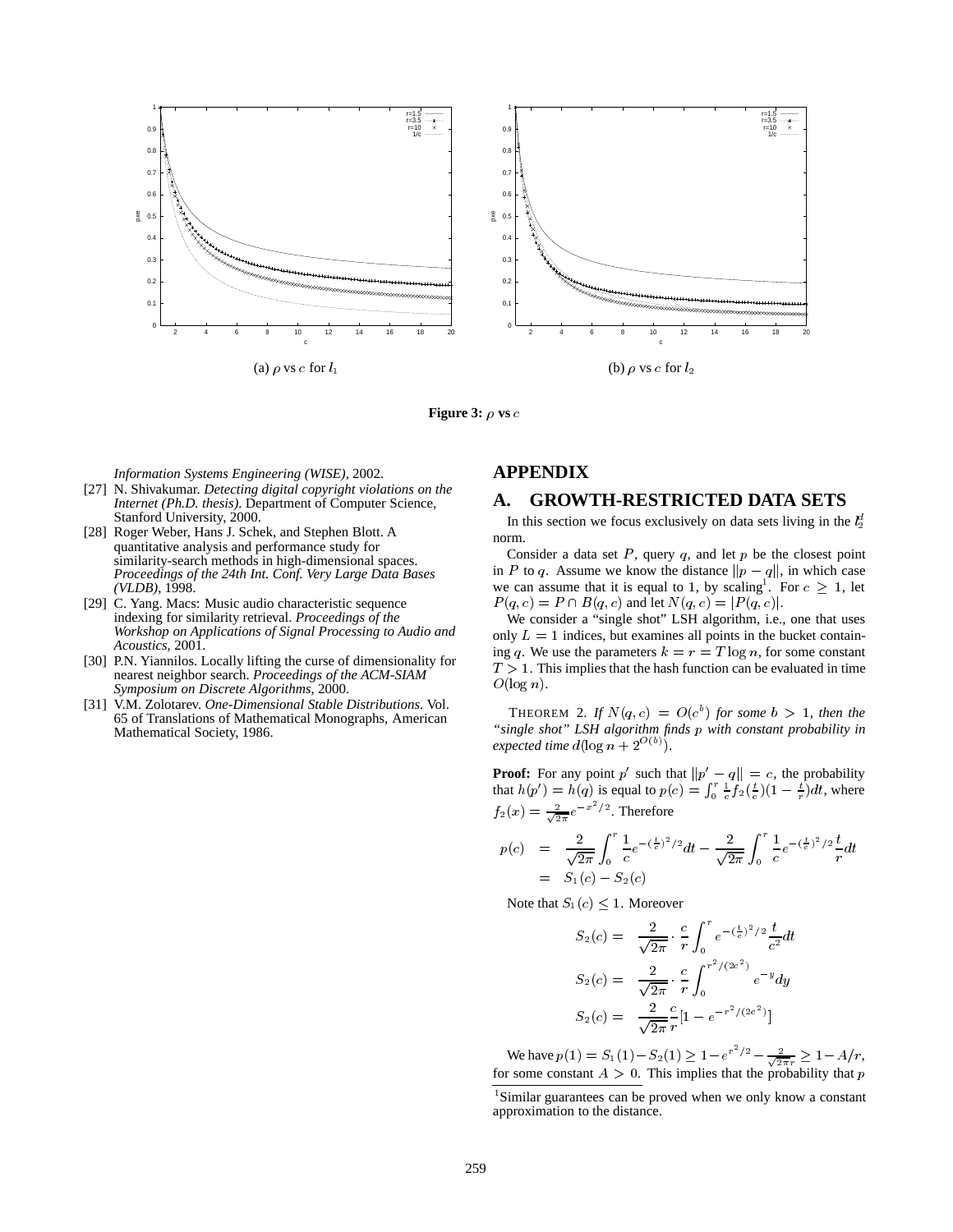



collides with q is at least  $(1 - A/r)^k \approx e^{-A}$ . Thus the algorithm is correct with constant probability.

If  $c^2 \leq r^2/2$ , then we have

$$
p(c)\leq 1-\frac{2}{\sqrt{2\pi}}\frac{c}{r}(1-1/e)
$$

or equivalently  $p(c) \leq 1 - Bc/r$ , for proper constants  $B > 0$ .

Now consider the expected number of points colliding with <sup>q</sup>. Let C be a multiset containing all values of  $c = ||p' - q||/||p - q||$ over  $p' \in P$ . We have

$$
E[|P \cap g^{-1}(q)|] = \sum_{c \in C} p(c)^k
$$
  
\n
$$
= \sum_{c \in C, c \leq r/\sqrt{2}} p(c)^k + \sum_{c \in C, c > r/\sqrt{2}} p(c)^k
$$
  
\n
$$
\leq \sum_{c \in C, c \leq r/\sqrt{2}} (1 - Bc/r)^k + (1 - \frac{B}{\sqrt{2}})^r n
$$
  
\n
$$
\leq \int_1^{r/\sqrt{2}} (1 - Bc/r)^k N(q, c + 1) dc + O(1)
$$
  
\n
$$
\leq \int_1^{r/\sqrt{2}} e^{-Bc} N(q, c + 1) dc + O(1)
$$
  
\n
$$
\leq \int_1^{r/\sqrt{2}} e^{-Bc} N(q, c + 1) dc + O(1)
$$
  
\nNow

If  $N(q, t) = O(c^b)$ , then we have

$$
E[|P \cap g^{-1}(q)|] = O\left(\int_1^{r/\sqrt{2}} e^{-Bc} (c+1)^b dc\right) = 2^{O(b)}
$$

# **B. ASYMPTOTIC ANALYSIS FOR THE GEN-ERAL CASE**

THEOREM 3. For any  $p \in (0, 2]$  there is a  $(r_1, r_2, p_1, p_2)$ *sensitive family*  $\mathcal{H}$  *for*  $l_p^d$  *such that for any*  $\gamma > 0$ *,* 

$$
\rho = \frac{\ln 1/p_1}{\ln 1/p_2} \le (1+\gamma) \cdot \max\left(\frac{1}{c^p}, \frac{1}{c}\right).
$$

We prove that for the general case ( $p \in (0, 2]$ ) the ratio  $\rho(c)$  gets arbitrarily close to max  $\left(\frac{1}{c^p}, \frac{1}{c}\right)$ . For the case  $p < 1$ , our algorithm

is the first algorithm to solve this problem, and so there is no existing ratio against which we can compare our result. However, we show that for this case  $\rho$  is arbitrarily close to  $\frac{1}{c^p}$ . The proof follows from the following two Lemmas, which together imply Theorem 3.

Let  $l = \frac{1-p_2}{1-p_1}$ ,  $x = 1 - p_1$ . Then  $\rho = \frac{\log(1-x)}{\log(1-1/x)} \le \frac{1-p_1}{1-p_2}$  by the following lemma.

LEMMA 1. *For*  $x \in [0, 1)$  *and*  $l \ge 1$  *such that*  $1 - lx > 0$ *,* 

$$
\frac{\log(1-x)}{\log(1-lx)} \le \frac{1}{l}.
$$

**Proof:** Noting  $\log(1-lx) < 0$ , the claim is equivalent to  $l \log(1$  $x) \geq \log(1 - lx)$ . This in turn is equivalent to

$$
g(x) \equiv (1 - lx) - (1 - x)^{t} \le 0.
$$

<sup>n</sup> This is trivially true for  $x = 0$ . Furthermore, taking the derivative, we see  $g'(x) = -l + l(1-x)^{l-1}$ , which is non-positive for  $x \in$  $[0, 1)$  and  $l \geq 1$ . Therefore, g is non-increasing in the region in which we are interested, and so  $g(x) \leq 0$  for all values in this region.

> Now our goal is to upper bound  $\frac{1-p_1}{1-p_2}$ .  $1$ p2

LEMMA 2. *For any*  $\gamma > 0$ *, there is*  $r = r(c, p, \gamma)$  *such that* 

$$
\frac{1-p_1}{1-p_2} \le (1+\gamma) \cdot \max\left(\frac{1}{c^p}, \frac{1}{c}\right).
$$

**Proof:** Using the values of  $p_1, p_2$  calculated in Sub-section 3.2, followed by a change of variables, we get

$$
\frac{-p_1}{-p_2} = \frac{1 - \int_0^r (1 - \frac{t'}{r}) f(t') dt'}{1 - \int_0^r (1 - \frac{t'}{r}) \frac{1}{c} f(\frac{t'}{c}) dt'} \n= \frac{1 - \int_0^r (1 - \frac{t}{r}) f(t) dt}{1 - \int_0^{r/c} (1 - \frac{tc}{r}) f(t) dt} \n= \frac{(1 - \int_0^r f(t) dt) + \frac{1}{r} \int_0^r t f(t) dt}{(1 - \int_0^{r/c} f(t) dt) + \frac{c}{r} \int_0^{r/c} t f(t) dt}.
$$

 $\overline{\phantom{0}}$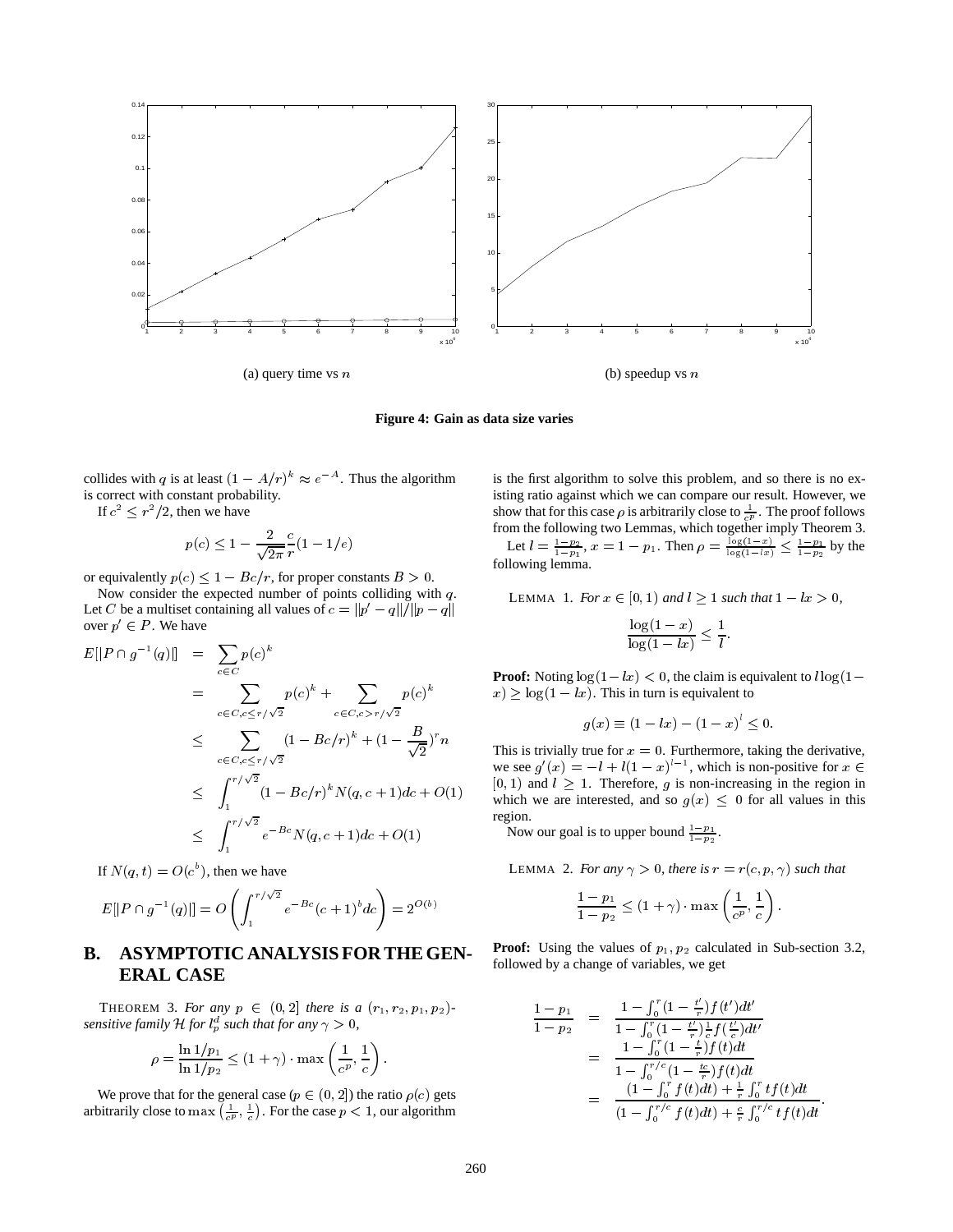



Setting

$$
F(x) = 1 - \int_0^x f(t) dt
$$

and

$$
G(x) = \frac{1}{x} \int_0^x t f(t) dt
$$

we see

$$
\frac{1-p_1}{1-p_2} = \frac{F(r) + G(r)}{F(r/c) + G(r/c)}
$$
\n
$$
\leq \max \left( \frac{F(r)}{F(r/c)}, \frac{G(r)}{G(r/c)} \right).
$$

First, we consider  $p \in (0, 2) - \{1\}$  and discuss the special cases  $p = 1$  and  $p = 2$  towards the end. We bound  $F(r)/F(r/c)$ . Notice  $F(x) = \Pr_a[a > x]$  for a drawn according to the absolute value of a *p*-stable distribution with density function  $f(\cdot)$ . To estimate  $F(x)$ , we can use the Pareto estimation ([25]) for the cumulative distribution function, which holds for  $0 < p < 2$ ,

$$
\forall \delta > 0 \; \exists x_0 \text{ s.t. } \forall x \ge x_0, C_p x^{-p} (1 - \delta) \le F(x) \le C_p x^{-p} (1 + \delta)
$$

where  $C_p = \frac{2}{\pi} \Gamma(p) \sin(\pi p/2)$ . Note that the extra factor 2 is due to the fact that the distribution function is for the absolute value of the *p*-stable distribution. Fix  $\delta = \min(\gamma/4, 1/2)$ . For this value of  $\delta$  let  $r_0$  be the  $x_0$  in the equation above.

If we set  $r>r_0$  we get

$$
\frac{F(r)}{F(r/c)} \leq \frac{C_p r^{-p} (1+\delta)}{C_p (r/c)^{-p} (1-\delta)}
$$
\n
$$
\leq \frac{r^{-p} (1+\delta) (1+2\delta)}{(r/c)^{-p}}
$$
\n
$$
\leq \left(\frac{1}{c}\right)^p (1+4\delta)
$$
\n
$$
\leq \left(\frac{1}{c}\right)^p (1+\gamma).
$$

Now we bound  $G(r)/G(r/c)$ . We break the proof down into two cases based on the value of  $p$ .

**Case 1:**  $p > 1$ . For these p-stable distributions,  $\int_0^\infty t f(t) dt$  converges to, say,  $k_p$  (since the random variables drawn from those distributions have finite expectations). As  $tf(t)$  is non-negative on  $[0, \infty)$ ,  $\int_0^x tf(t)dt$  is a monotonically increasing function of x which converges to  $k_p$ . Thus, for every  $\delta' > 0$  there is some  $r'_0$ such that

$$
(1-\delta')k_p\leq \int_0^{r'_0}tf(t)dt.
$$

Set  $\delta' = \min(\gamma/2, 1/2)$  and choose  $r' > cr'_0$ . Then

$$
\frac{G(r')}{G(r'/c)} = \frac{\frac{1}{r'} \int_0^r t f(t) dt}{\frac{c}{r'} \int_0^{r'_0} t f(t) dt + \frac{c}{r'} \int_{r'_0}^{r'/c} t f(t) dt}
$$
\n
$$
\leq \frac{\frac{1}{r'} \int_0^{\infty} t f(t) dt}{\frac{c}{r'} \int_0^{r'_0} t f(t) dt}
$$
\n
$$
\leq \frac{\frac{1}{r'} k_p}{\frac{c}{r'} (1 - \delta') k_p}
$$
\n
$$
\leq \frac{1}{c} (1 + 2\delta')
$$
\n
$$
\leq \frac{1}{c} (1 + \gamma).
$$
\n(1)

**Case 2:**  $p < 1$ . For this case we will choose our parameters so that we can use the Pareto estimation for the density function. Choose  $x_0$  large enough so that the Pareto estimation is accurate to within a factor of  $(1 \pm \delta)$  for  $x > x_0$ . Then for  $x > x_0$ ,

$$
G(x) = \frac{1}{x} \int_0^{x_0} t f(t) dt + \frac{1}{x} \int_{x_0}^x t f(t) dt
$$
  

$$
< \frac{1}{x} \int_0^{x_0} t f(t) dt + \frac{1+\delta}{x} \int_{x_0}^x p C_p t^{-p} dt
$$
  

$$
= \frac{1}{x} \int_0^{x_0} t f(t) dt + \frac{p C_p}{(x(1-p)} x^{-p+1} - \frac{p C_p}{x(1-p)} x_0^{-p+1}) (1+\delta)
$$
  

$$
= \frac{1}{x} (\int_0^{x_0} t f(t) dt - \frac{p C_p (1+\delta)}{(1-p)} x_0^{-p+1}) + \frac{1}{x^p} (\frac{p C_p}{(1-p)} (1+\delta)).
$$